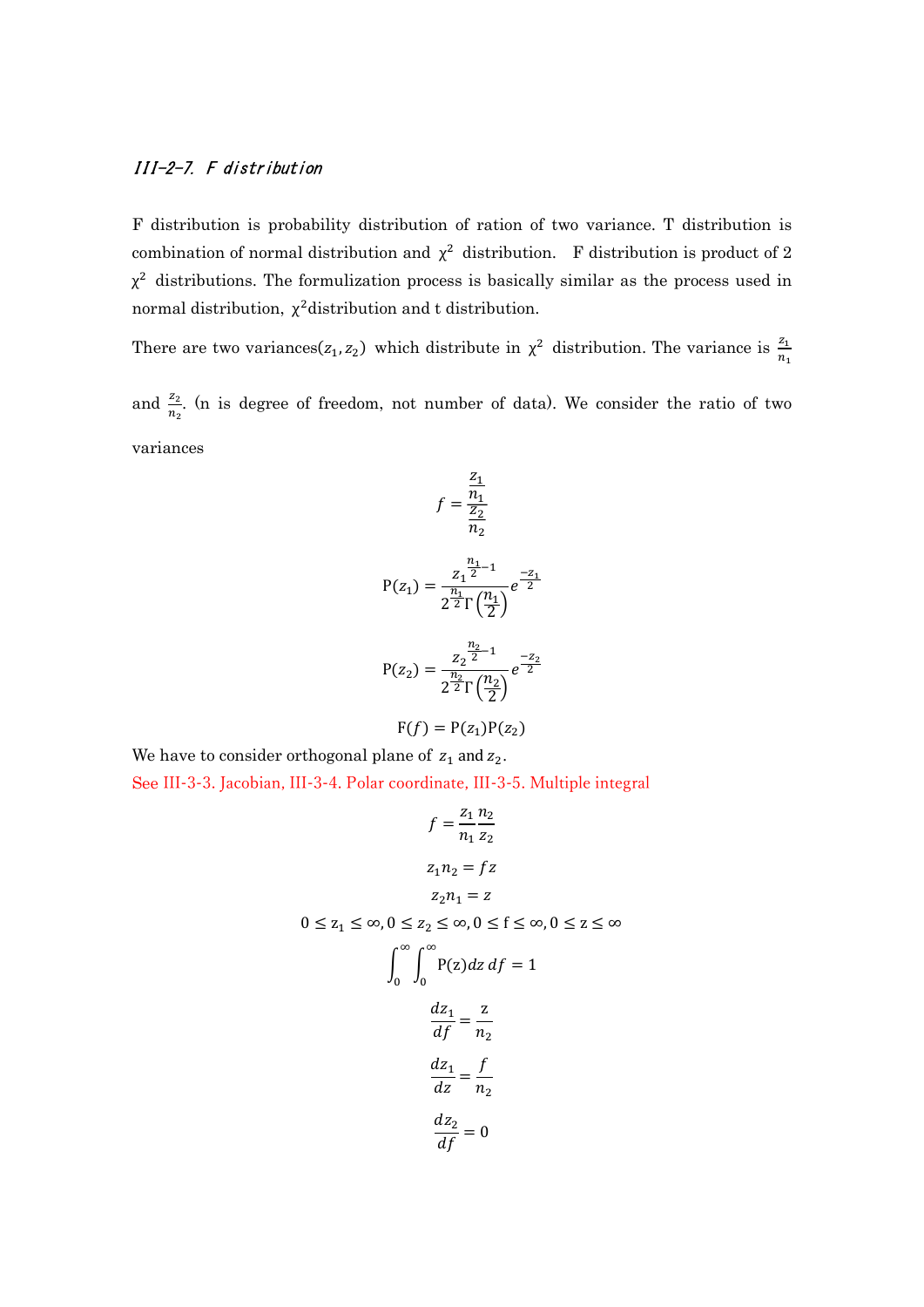$$
\frac{dz_2}{dz} = \frac{1}{n_1}
$$

$$
J(z_1, z_2/f, z) = \begin{vmatrix} \frac{dz_1}{df} & \frac{dz_1}{dz} \\ \frac{dz_2}{df} & \frac{dz_2}{dz} \end{vmatrix} = \begin{vmatrix} \frac{z}{n_2} & \frac{f}{n_2} \\ 0 & \frac{1}{n_1} \end{vmatrix} = \frac{z}{n_1 n_2}
$$
  

$$
\int_0^\infty \int_0^\infty P(z) dz dt = \int_0^\infty \int_0^\infty P(z_1) P(z_2) J(z_1, z_2/f, z) dz dt = 1
$$
  

$$
F(f) = \frac{d \left( \int_0^f F(f) df \right)}{df}
$$
  

$$
F(f) = \int_0^\infty \frac{z_1^{\frac{n_1}{2}-1}}{2^{\frac{n_1}{2}} \Gamma(\frac{n_1}{2})} e^{-\frac{z_1}{2}} \frac{z_2^{\frac{n_2}{2}-1}}{2^{\frac{n_2}{2}} \Gamma(\frac{n_2}{2})} e^{-\frac{z_2}{2}} \frac{z}{n_1 n_2} dz
$$
  

$$
= \int_0^\infty \frac{\left( \frac{f}{n_2} \right)^{\frac{n_1}{2}-1}}{2^{\frac{n_1}{2}} \Gamma(\frac{n_1}{2})} e^{-\frac{\left( \frac{f}{n_2} \right)^2}{2^{\frac{n_2}{2}}} \Gamma(\frac{n_2}{2})} e^{-\frac{\left( \frac{z}{n_1} \right)^{\frac{n_2}{2}-1}}{2^{\frac{n_2}{2}}} \frac{z}{n_1 n_2} dz
$$
  

$$
= \frac{f^{\frac{n_1}{2}-1}}{2^{\frac{n_1}{2}} \Gamma(\frac{n_1}{2}) \frac{n_1}{2} \Gamma(\frac{n_2}{2})} \int_0^\infty \left( \frac{z}{n_2} \right)^{\frac{n_1}{2}-1} \left( \frac{z}{n_1} \right)^{\frac{n_2}{2}-1} e^{-\frac{\left( \frac{z}{n_1} \right)}{2}} \frac{z}{n_1 n_2} dz
$$
  

$$
= \frac{f^{\frac{n_1}{2}-1}}{2^{\frac{n_1}{2}} \Gamma(\frac{n_1}{2}) \Gamma(\frac{n_2}{2})} \int_0^\infty \left( \frac{z}{n_2} \
$$

$$
= \frac{f^{\frac{n_1}{2}-1}}{2^{\frac{n_1+n_2}{2}} n_2^{\frac{n_1}{2}} n_1^{\frac{n_2}{2}} \Gamma(\frac{n_1}{2}) \Gamma(\frac{n_2}{2})} \int_0^\infty z^{\frac{n_1+n_2}{2}-1} e^{-\left(\frac{f}{n_2} + \frac{1}{n_1}\right)^2} dz
$$

$$
\left(\frac{f}{n_2} + \frac{1}{n_1}\right)^{\frac{z}{2}} = w
$$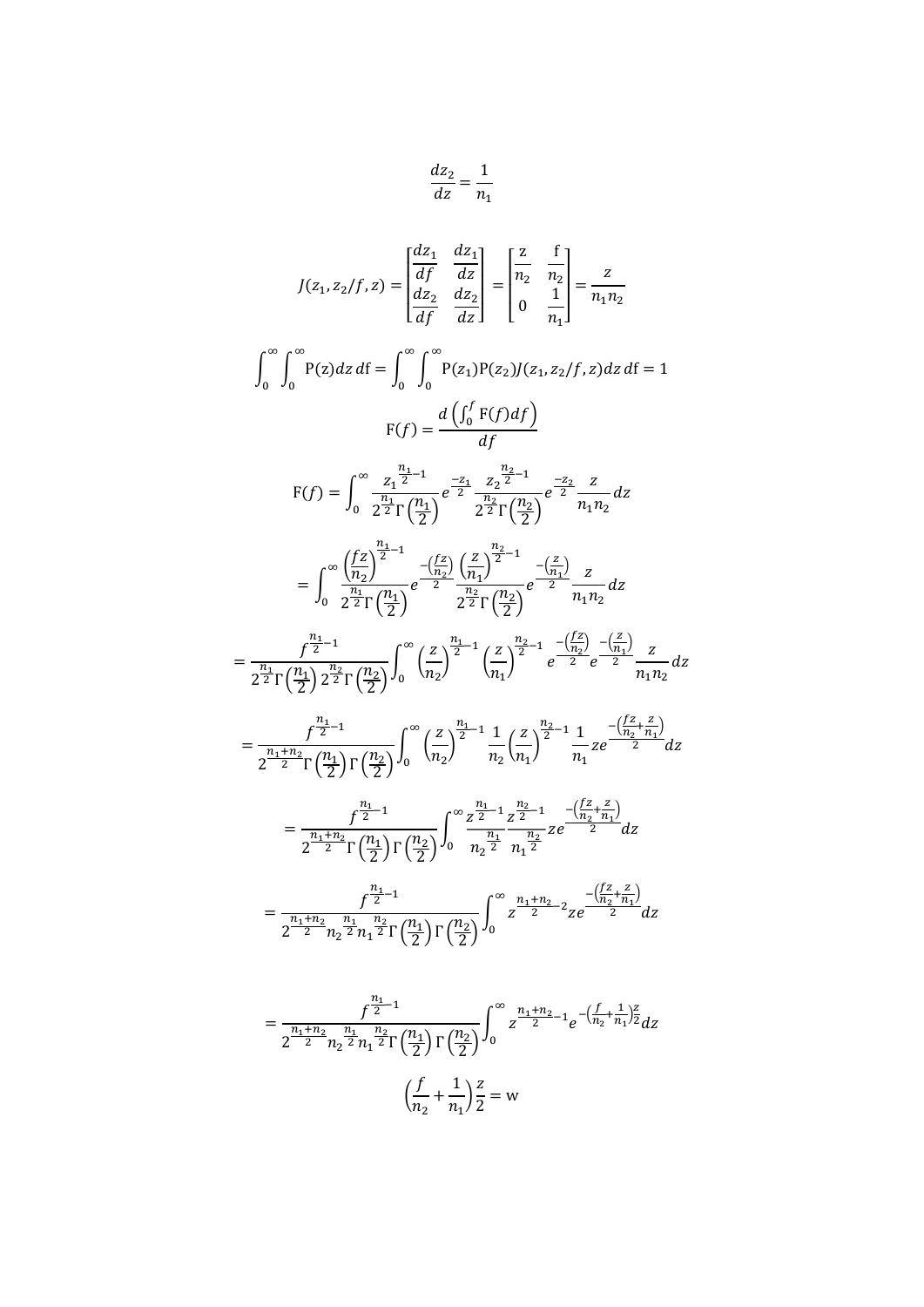$$
z = \frac{2}{\left(\frac{f}{n_2} + \frac{1}{n_1}\right)} w
$$
  
\n
$$
= \frac{\frac{f^{n_1}}{2} - 1}{2\frac{n_1 + n_2}{2} \cdot \frac{n_2}{2} n_1 \cdot \frac{n_2}{2} \Gamma\left(\frac{n_1}{2}\right) \Gamma\left(\frac{n_2}{2}\right)} \int_0^{\infty} \frac{2^{-\frac{n_1 + n_2}{2} - 1}}{2^{-\frac{n_1 + n_2}{2}} n_2 \cdot \frac{n_1}{2} \Gamma\left(\frac{n_1}{2}\right) \Gamma\left(\frac{n_2}{2}\right)} \int_0^{\infty} \left(\frac{2}{\left(\frac{f}{n_2} + \frac{1}{n_1}\right)} \right)^{\frac{n_1 + n_2}{2} - 1} e^{-w} \frac{2}{\left(\frac{f}{n_2} + \frac{1}{n_1}\right)} dw
$$
  
\n
$$
= \frac{\frac{f^{n_1}}{2} - 1}{2\frac{n_1 + n_2}{2} \cdot \frac{n_2}{2} n_1 \cdot \frac{n_2}{2} \Gamma\left(\frac{n_1}{2}\right) \Gamma\left(\frac{n_2}{2}\right)} \int_0^{\infty} \left(\frac{2}{\left(\frac{f}{n_2} + \frac{1}{n_1}\right)}\right)^{\frac{n_1 + n_2}{2}} w^{\frac{n_1 + n_2}{2} - 1} e^{-w} dz
$$
  
\n
$$
= \frac{\frac{p_1 + n_2}{2} - \frac{n_2}{2} n_1 \cdot \frac{n_2}{2} \Gamma\left(\frac{n_1}{2}\right) \Gamma\left(\frac{n_2}{2}\right)}{\left(\frac{n_2}{2} + \frac{1}{n_1}\right)^{\frac{n_1 + n_2}{2}} \sqrt{2}} \int_0^{\infty} \frac{1}{\left(\frac{f}{n_2} + \frac{1}{n_1}\right)^{\frac{n_1 + n_2}{2}} 1} e^{-w} dz
$$
  
\n
$$
= \frac{\frac{p_1 + n_2}{2} - \frac{n_2}{2} n_1 \cdot \frac{n_2}{2} \Gamma\left(\frac{n_1}{2}\right) \Gamma\left(\frac{n_2}{2}\right)} \left(\frac{\frac{f}{n_2} + \frac{1}{n_1}\right)^{\frac{n_1 + n
$$